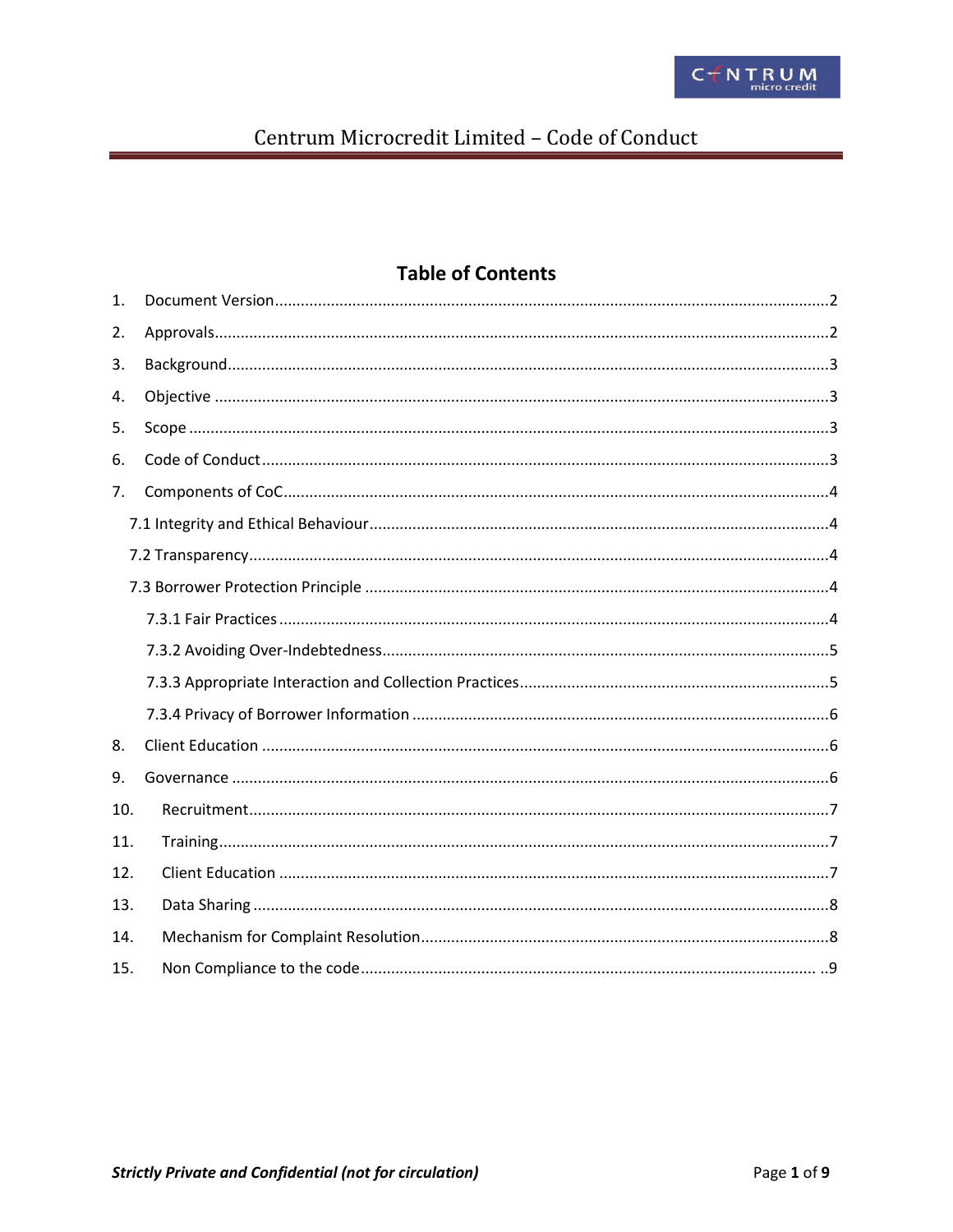### <span id="page-1-0"></span>**1. Document Version**

| <b>Title</b>            | Code of Conduct   |
|-------------------------|-------------------|
| <b>Author</b>           | Jaymeen Shah      |
| <b>Document version</b> | Version 1.1       |
| <b>Version date</b>     | February 01, 2019 |

### **2. Approvals**

Version 1.0

| <b>Name</b>  | <b>Designation</b>                     | Signature | <b>Date</b> |
|--------------|----------------------------------------|-----------|-------------|
| Jaymeen Shah | Compliance                             |           |             |
| Praveen Saha | <b>Business Head -</b><br>Microfinance |           |             |
| Deepak Kujur | Chief Risk Officer                     |           |             |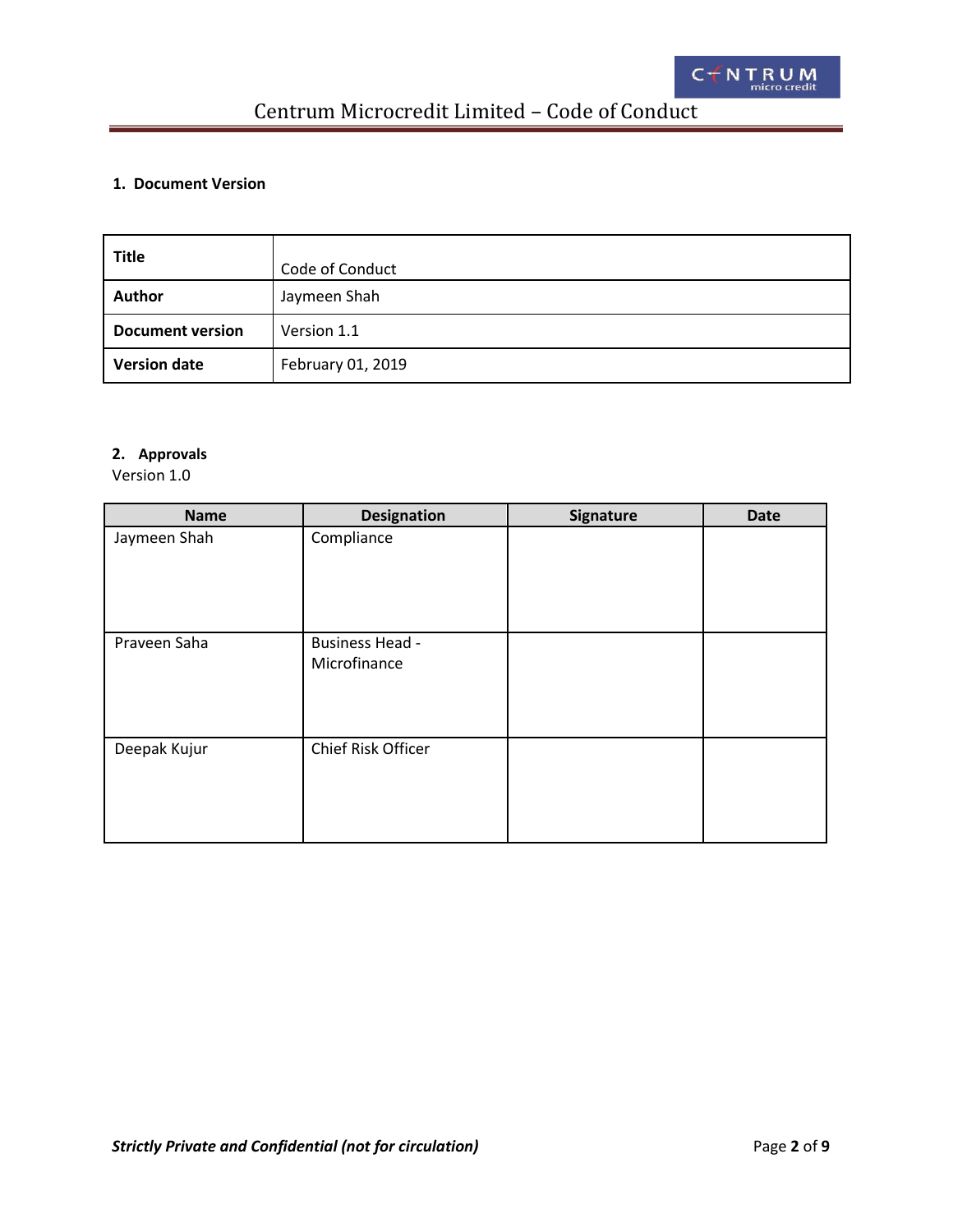### <span id="page-2-0"></span>**3. Background**

Centrum Microcredit Limited ("Centrum" or "CML" or "the Company") has obtained Certificate of Registration from the Reserve Bank of India ("RBI") to operate as a Non-Banking Financial Company – Microfinance Institution ("NBFC-MFI").

Microfinance is a field operations intensive business model whereby field/branch staff as well as Credit / Operations teams have to interact with borrowers from the low income segments. Centrum, as part of its corporate governance practice, believes in having high standards of conduct and behavior from its staff. Centrum believes in instilling values of professionalism, customer orientation, and empathy among its staff especially among those who directly interact with customers. Centrum believes that having and adhering to a Code of Conduct would improve quality of lending, transparency, grievance redressal, ethical behaviour and borrower protection.

CML's Code of Conduct ("the Code" or "CoC") is in line with the Code of Conduct as per the Reserve Bank of India and Self-Regulatory Bodies<sup>1</sup>: MFIN<sup>2</sup> and Sadhan<sup>3</sup>.

### **4. Objective**

- Lay down a set of comprehensive guidelines with respect to Code of Conduct
- Ensuring effective dissemination of Code of Conduct throughout the organization and stake holders
- Benefiting the borrowers by inculcating/ingraining the values of Code of Conduct into the fabric of the organization

### **5. Scope**

This Code will apply to all employees, agents, and third parties employed/engaged by CML to conduct its day-to-day business activities. This Code applies to the following activities undertaken by CML:

- Providing financial services to clients, individually or in groups either on its own or as an agent
- Recovery of credit provided to clients
- Collection of thrift from clients, wherever permitted by law
- Providing insurance, pension services and remittance services, or any other related products and services
- Formation of any type of community collectives including self-help groups, joint liability groups and their federations
- Livelihood promotion services and business development services including marketing of products or services made or extended by the eligible clients or for any other purpose for the welfare and benefit of clients
- Finance Plus services such as health, financial literacy, vocational training etc.

### **6. Code of Conduct**

The core Principles of the CoC to be followed by CML are:

CML shall adopt and practice the code of conduct in 'letter' and 'spirit' at all levels

 $^1\,$  Self Regulatory Body ie; SRO is a body of members which can formulate a code of conduct for members; and ensure compliance, besides ensuring that the members have an effective grievance redressal system for their borrowers and a dispute resolution structure for members

<sup>2</sup> MFIN – Microfinance Institutions Network is an association of NBFC-MFIs

 $3$  Sadhan – is an association of MFIs; both for-profit as well as not-for-profit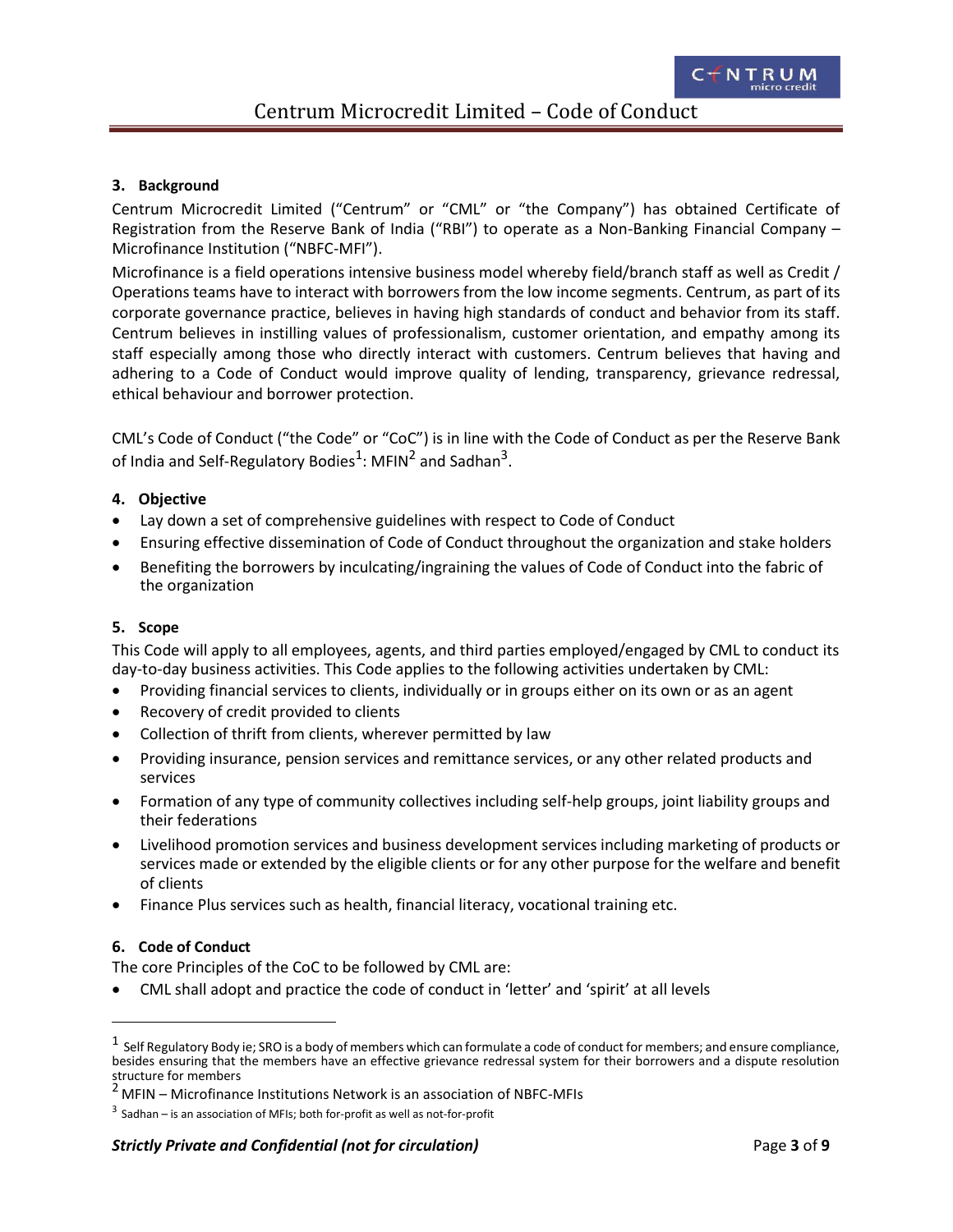- <span id="page-3-0"></span> CML shall strive to promote and strengthen the Microfinance movement in the country by bringing low income borrowers to the mainstream financial sector
- CML shall build progressive, sustainable, and borrower centric systems and practices to provide a range of financial services (compliant with regulation) to borrowers
- CML is accountable for preventing inappropriate staff behavior and timely grievance redressal
- CML shall promote cooperation and coordination between themselves and other agencies in order to achieve higher operating standards and avoid unethical practices – including competitive business practices - in order to serve borrowers better
- The adherence to the CoC in CML shall be subjected to continuous monitoring at various levels through in-house and/or third party experts/agencies
- Disclose the Code of Conduct assessment reports/summary of the report in public domain

### **7. Components of CoC**

### **7.1 Integrity and Ethical Behaviour**

- The Company shall put strong systems and promote good governance practices within the organization
- The Company shall adhere to the Fair Practices Code, Borrower Protection Principle and Code of Conduct
- All the compliances should be regularly audited and presented in the 'Board' meeting

### **7.2 Transparency**

- The Company shall disclose complete information to the borrowers individually or as a group regarding the loan products such as interest amount, number of installments, installment amount, loan processing fee, insurance premium etc. prior to the disbursement and also get acknowledgement of the borrowers either individually or at a group level
- The Company shall disclose all the charges that a borrower incurs in the loan card and sanction letter including reducing rate of interest, processing fees, insurance charges etc. and obtain acceptance of the borrowers either individually or at a group level
- The Company shall display Fair Practices Code, Borrower Protection Principle and Code of Conduct in all the branches
- All the documents related to the borrowers shall be in English/ vernacular language.

### **7.3 Borrower Protection Principle**

### **7.3.1 Fair Practices**

- The Company shall treat all its borrowers with respect and dignity
- The Company shall ensure that the services are provided to the eligible borrowers as per RBI guidelines
- The Company shall complete documentation requirements as per the standard KYC norms
- The disbursement shall take place at the branch in the presence of all the centre members and branch staff
- The staff must not indulge in any kind of misbehavior while interacting with the borrowers
- The staff must keep in mind the appropriate timing to visit borrowers' house for loan related work
- The staff must not visit borrowers on inappropriate occasions such as sickness, death etc.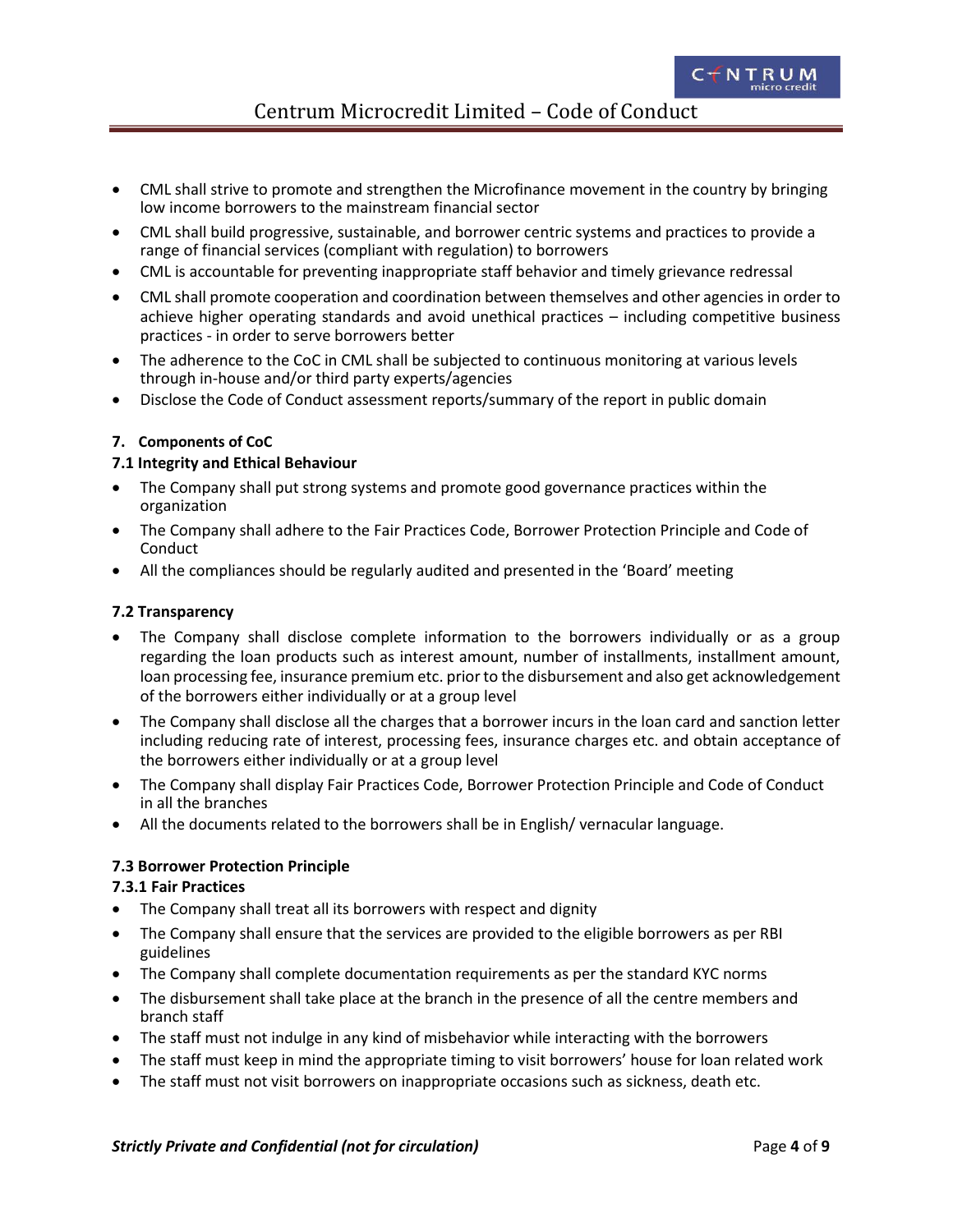- <span id="page-4-0"></span> The Company shall provide induction trainings as well as classroom trainings to all the staff at the branch on Fair Practices code, Code of Conduct and Staff Code of Conduct to ensure respectful treatment of borrowers and fair collection practices
- The Company shall provide training to all staff who directly interact with borrowers on 'Staff Code of Conduct'
- The Company shall comply with the pricing guidelines of RBI
- The Company shall not charge foreclosure charges/ pre-payment penalties on the floating rate term loans sanction to Individual Borrower
- The Company shall provide flexibility to the borrowers to close their loans whenever they wish to
- Products shall not be bundled. (Bundling in this context means making purchase of a product or service conditional for provision of another product or service). The only exceptions to bundling may be made with respect to credit life, life insurance & livestock insurance products, which are typically bundled with loans only if relevant to the loan.
- The terms of insurance should be transparently conveyed to the client and must comply with RBI & Insurance Regulatory and Development Authority (IRDA) norms. Consent of the client shall be taken in all cases

### **7.3.2 Avoiding Over-Indebtedness**

- The Company shall adhere to the total debt limit, processing fee, interest and insurance premium as prescribed by the RBI
- The Company shall take into consideration that the area is not overly penetrated while opening new branch
- The Company shall use pin code analysis report from the credit bureau to understand the indebtedness of the borrowers
- The Company shall share borrowers' data with credit bureaus to check their level of indebtedness. While making any credit decision, if a borrower has loans from two separate MFIs then the Company shall follow the norms as mentioned in the credit policy.
- The Company shall train field/branch staff to make necessary enquiries about the existing debt of the borrowers; and shall ensure the repayment capacity of the borrowers
- The Company shall also enquire about borrowers' credit health from informal sources
- Field officers shall do cash flow analysis while filling up loan application forms of the borrowers
- Branch Manager ("BM") shall verify the details filled by Field Officer during Group Recognition Test (GRT)
- The Company shall enhance borrowers' awareness on the adverse effects of over-indebtedness, through financial literacy program during the Compulsory Group Training (CGT)

### **7.3.3 Appropriate Interaction and Collection Practices**

- The Field Officers shall practice and adhere to the 'Code of Conduct' of the Company which clearly lay down guidelines for interaction with the borrowers
- The features of staff code of conduct are mentioned which shall be observed at all time
- Staffs must talk politely, address the borrowers respectfully
- Under no circumstance staff should talk harshly, loudly or use any threat, abusive or disrespectful language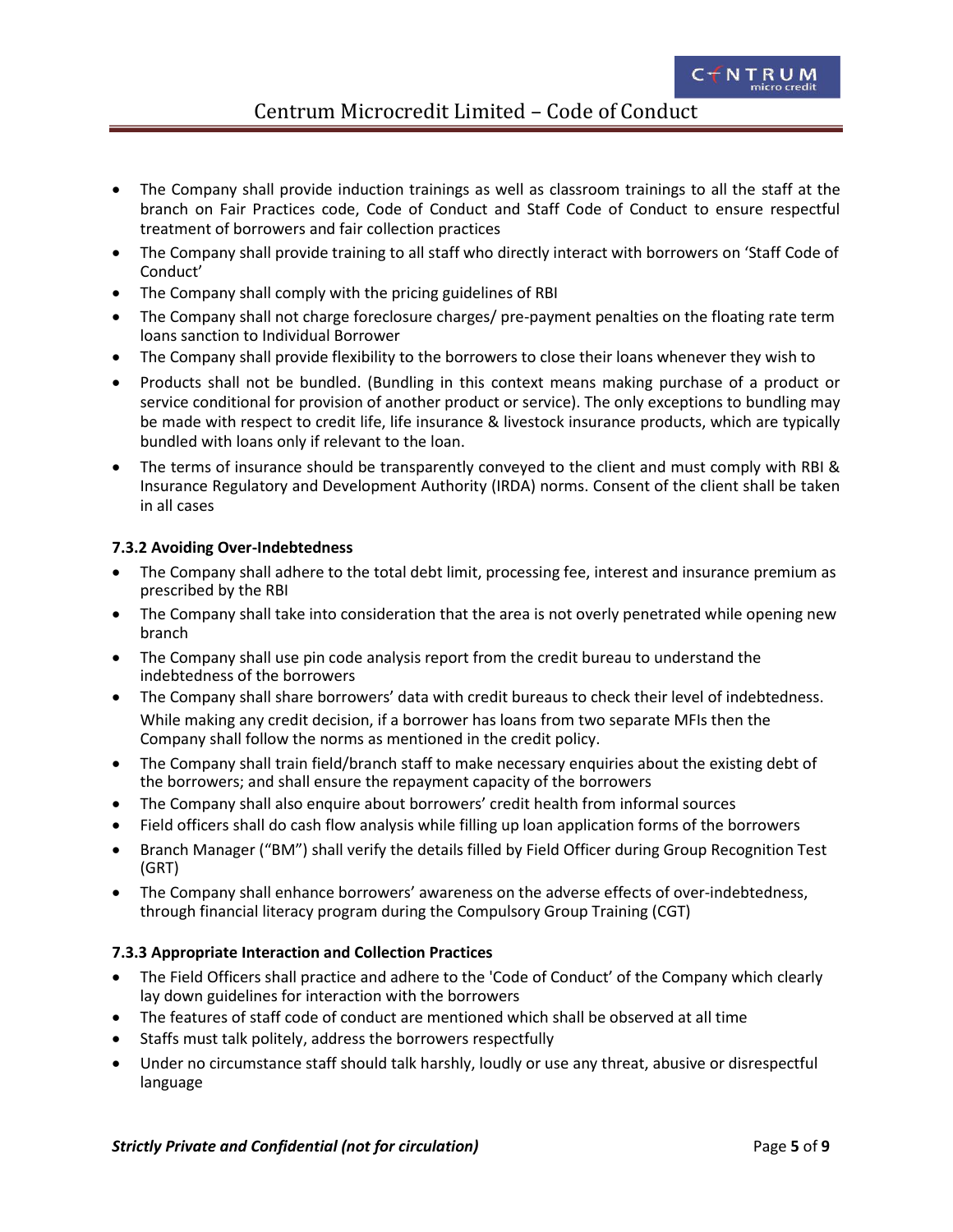- <span id="page-5-0"></span> Staff should not show any aggression and should not indulge in confrontation, altercation with borrower or family members
- On sensitive occasions such as death, accident, illness or any other tragedy, staff should inform the BM and should not insist on repayment either from the borrower or from the group members
- Staffs will not use any physical force or enter dwellings of people
- Staffs will not visit borrowers during odd hours at any location for any business related work
- Staff will not enter into personal relationships with borrowers or will inform the company of such developments to make sure there are no conflicts in their interactions with customers and expected role to be performed for the company.

### **7.3.4 Privacy of Borrower Information**

- The Company shall treat borrower's information and data as private and confidential
- During CGT, the company shall make borrowers aware of sharing of their data with the third party
- Borrower data shall be stored in the Company's Management Information System (MIS) which should be protected by required security system
- The Company shall seek borrower's consent on written disclosure in the loan application form on sharing borrower's data with Credit Bureaus or any third party
- The Company shall have rights enabled MIS via a unique employee password which can be accessed by the particular employee only
- The Company shall store hard copies of borrower's files in the central location
- No borrower data shall be kept at the branches

### **8. Client Education**

- Customers should be educated on the Fair Practices Code, grievance redressal mechanism and escalation matrix for their unresolved complaints, options, choices and responsibilities vis-à-vis financial products and services available
- New clients must be informed about the Company's policies and procedures to help them understand their rights as borrowers
- Client education to be made through both printed materials and also through effective verbal communication as the literacy level among clients is generally low

### **9. Governance**

- The Company shall comply with all the RBI directives regarding the rate of interest, margin, no collateral, qualifying assets etc.
- The Company shall be transparent in maintaining books of accounts and shall get its financial statement audited by a reputed auditor
- The Company shall have an 'Audit Committee' at the board level which shall be headed by an independent director
- The Company shall have independent directors, in line with the regulatory requirement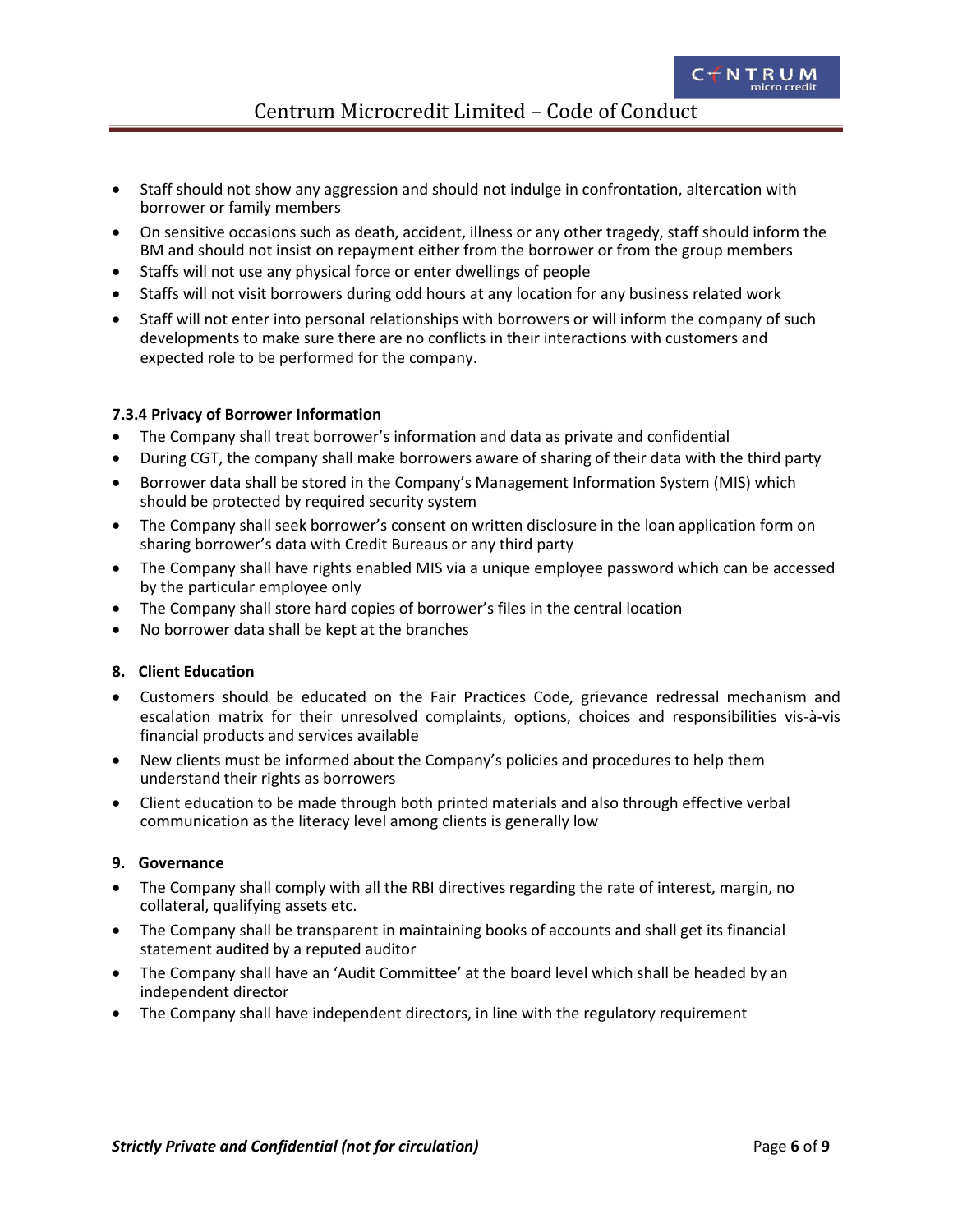### <span id="page-6-0"></span>**10. Recruitment**

- The Company shall recruit employees through a fair recruitment practice from other MFIs by legitimate means in the public domain like general recruitment advertisements in local newspapers, web advertisements, walk-in interviews, etc.
- The company shall recruit employees from other MFIs as well. Whenever CML recruits from another MFI, it will be mandatory to seek a reference check from the previous employer. The reference check will be sought from current employer only after an offer is made and an offer letter is issued to the prospective employee
- CML shall not recruit an employee of another MFI, irrespective of the grade/level of the employee, without the relieving letter from the previous MFI employer. An exception can however be made in instances where the previous employer (MFI) fails to respond to the reference check request within 30 days. All MFIs must provide such relieving letter to the outgoing employee in case he/she has given proper notice, handed over the charge and settled all the dues towards the MFI, except in proven cases of fraud or gross misconduct by the employee
- The company shall make it mandatory for the employees to furnish the original documents for verification
- The company shall conduct a thorough reference check on the employees
- The company shall respond to the reference check requests from other MFIs
- Whenever CML recruits from another MFI, at a level up to the Branch Manager position, the said employee shall not be assigned to the same area he/she was serving at the previous employer, for a period of 1 year
- Any staff member who is discovered to have lied about his/her background of working with any other MFI, will be asked to leave immediately

### **11. Training**

All field staff shall be mandatorily trained on below mentioned concepts as part of their Basic Level Training (Induction) and refresher trainings at periodical intervals:

- The importance of Fair Practices Code (FPC)
- The importance of Grievance Redressal Mechanism
- Their role in effective implementation of above policies
- Basic communication and soft skills to inculcate appropriate behavior towards borrowers without adopting any abusive or coercive debt collection / recovery practices
- The Company shall ensure that the staff are adequately trained on collection policy and to deal with the customers in an appropriate manner
- Field staff shall be trained to offer training to borrowers and also make the borrowers fully aware of the procedure and systems related to loan/other products

### **12. Client Education**

- The Company shall conduct Compulsory Group Training (CGT) followed with Group Recognition test(GRT) for the new borrowers to apprise them about the company, money management, joint liability, proper utilization of money earned and ill-effects of over borrowing.
- The Company shall educate borrowers on Financial literacy during GRT and collection meetings.
- The Company shall proactively work towards enhancing the awareness of the borrowers on the Company's services, products, process and procedures

### **Strictly Private and Confidential (not for circulation)** Page 7 of 9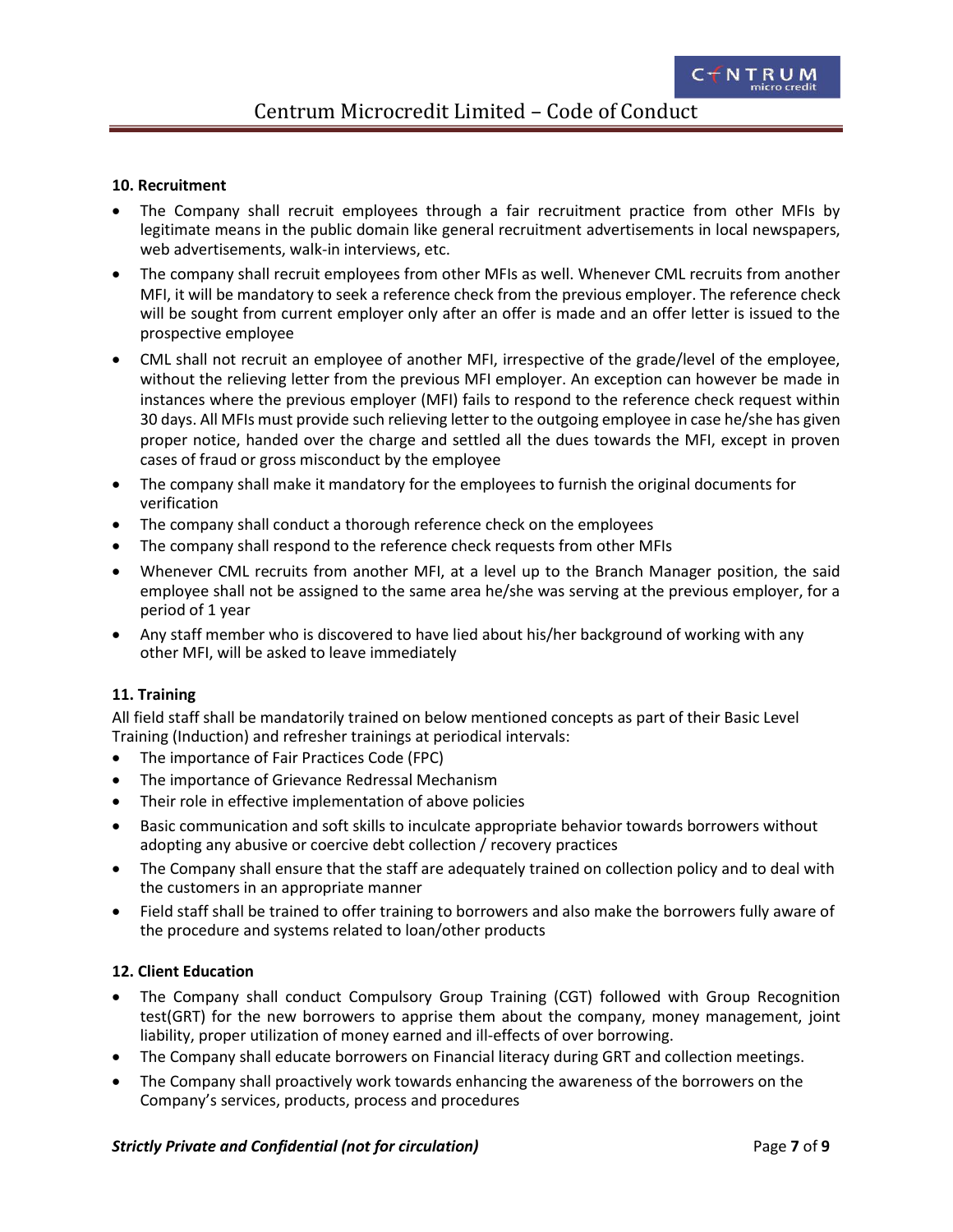- <span id="page-7-0"></span>The Company shall help borrowers understand their rights as borrower
- All efforts towards client awareness and education shall be free of cost for the borrower

### **13. Data Sharing**

The Company shall share borrowers' data with the RBI approved credit bureaus as per their guidelines. Any other sharing will be done with the explicit permission of customers.

### **14. Mechanism for Complaint Resolution**

CML shall have a board approved Customer Grievance and Redressal Policy which provides guidelines for receiving, handling and disposal of customer grievances, documentation, turn-around-time, and escalation matrix for unresolved complaints, and a periodical review mechanism. The key elements of the Customer Grievance Redressal policy are captured below:

- The Company shall have an efficient and accessible grievance redressal mechanism for borrowers
- The Company shall act as per the 'Grievance Redressal Policy'
- The Company shall have a dedicated number for borrowers to record their grievances
- Display dedicated number on loan card and on the website
- The Company shall have complaint registers available at the branches for borrowers to register their grievances at the branch level
- The Company shall provide borrowers with contact numbers of Relationship officers, Branch managers and Area managers in case they have any complaint
- The Company shall display an easy to read grievance redressal escalation matrix in vernacular language at branches
- The Company shall provide training to the Field Officers to educate and improve borrower's awareness on Grievance redressal mechanism
- The Company shall educate borrowers on different channels of grievance redressal system as well as escalation processes during the CGT
- The Company shall appoint 'Grievance Redressal Officer' (GRO)
- The GRO shall respond to the grievances in prompt, efficient and courteous manner
- The Company shall maintain a tracker of the grievances received on the toll-free number with utmost clarity and complete information
- The Company shall have a clearly defined escalation matrix with a maximum turnaround time (TAT) of 7 days
- The Company shall inform the concerned branch staffs about the grievances received from their area of operation
- Grievances grave in nature must be escalated further. The Head of Operations and Risk must be informed on this
- The 'grievance tracker' must be shared with the CEO on monthly basis
- All the grievances received in a month should be discussed at the Management Committee
- The summary of grievances should also be shared presented to the board members at the quarterly 'Board Meeting'